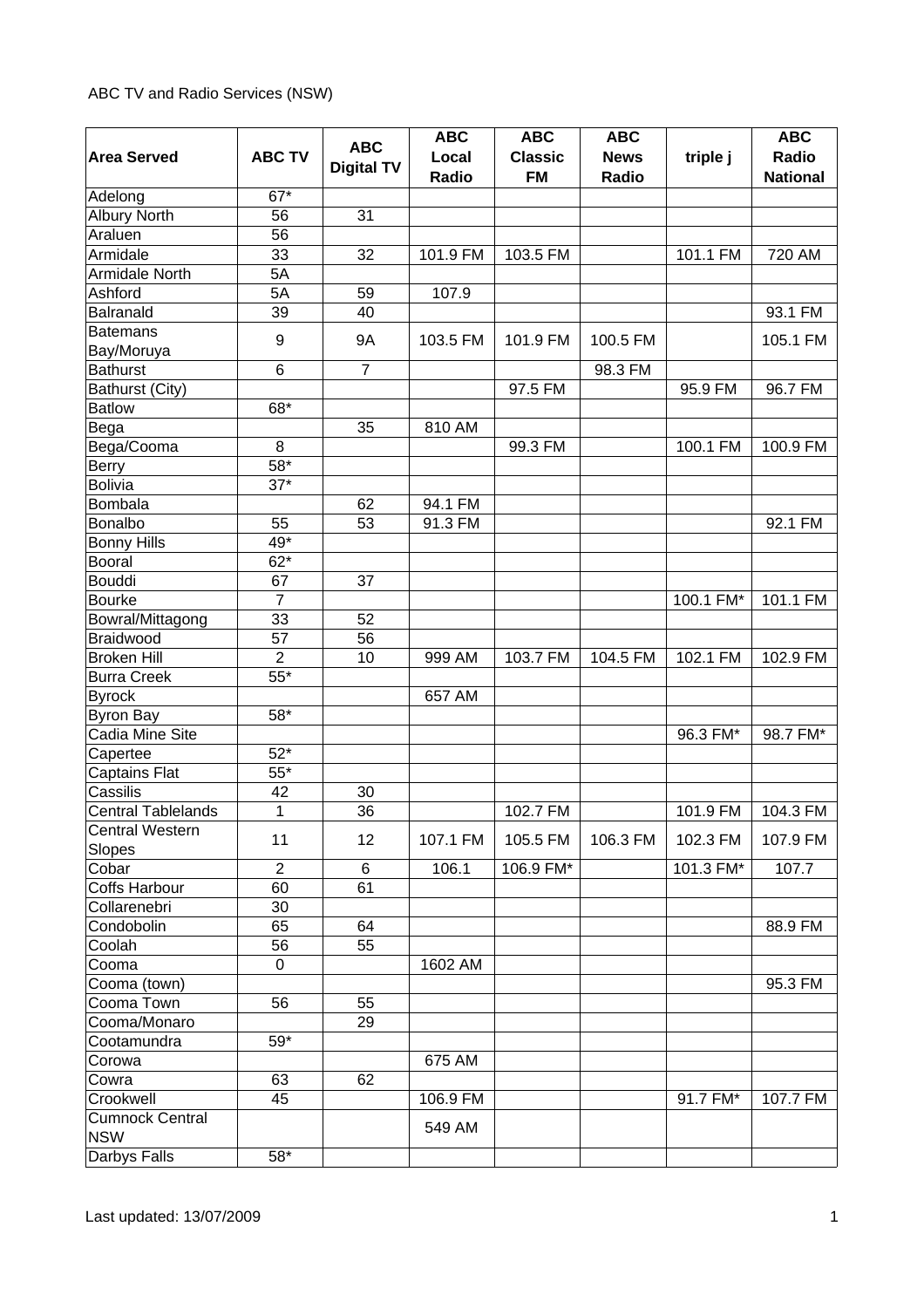| <b>Area Served</b>  | <b>ABC TV</b>     | <b>ABC</b>        | <b>ABC</b><br>Local  | <b>ABC</b><br><b>Classic</b> | <b>ABC</b><br><b>News</b> | triple j  | <b>ABC</b><br>Radio |
|---------------------|-------------------|-------------------|----------------------|------------------------------|---------------------------|-----------|---------------------|
|                     |                   | <b>Digital TV</b> | Radio                | <b>FM</b>                    | Radio                     |           | <b>National</b>     |
| Deepwater           | $62*$             |                   |                      |                              |                           |           |                     |
| Deniliquin          | 57                | 55                |                      |                              |                           |           | 99.3 FM             |
| <b>Drake</b>        | $59*$             |                   |                      |                              |                           |           |                     |
| Dubbo               | 57                | 58                | 95.9 FM              |                              |                           |           |                     |
| Dungog              | 60                | 59                |                      |                              |                           |           |                     |
| Eastgrove           | $40*$             |                   |                      |                              |                           |           |                     |
| Eden                | 1                 | 55                | 106.3 FM             |                              |                           |           | 107.9 FM            |
| Elizabeth Beach     | $\overline{57}^*$ |                   |                      |                              |                           |           |                     |
| Emmaville           | 55                |                   |                      |                              |                           |           | 93.1 FM             |
| Enngonia            | $69*$             |                   |                      |                              |                           |           |                     |
| Eugowra             | $55*$             |                   |                      |                              |                           |           |                     |
| Forster             | $47*$             |                   |                      |                              |                           |           |                     |
| <b>Glen Davis</b>   | 48*               |                   |                      |                              |                           |           |                     |
| Glen Innes          | 50                | 59                | 819 AM               |                              |                           |           | 105.1 FM            |
| Glengarry and       | 67*               |                   |                      |                              |                           |           |                     |
| Grawin              |                   |                   |                      |                              |                           |           |                     |
| Gloucester          | 42                | 41                | 100.9 FM             |                              |                           |           | 102.5 FM            |
| Goodooga            | 8                 |                   | $\overline{9}9.3$ FM |                              |                           |           | 100.9 FM            |
| Gosford             | 46                | 37                | 92.5 FM              |                              | 98.1 FM                   |           |                     |
| Goulburn            | 55                | 56                |                      |                              | 99.9 FM                   |           | 1098 AM             |
| Goulburn (town)     |                   |                   | 90.3 FM              | 89.5 FM                      |                           | 88.7 FM   |                     |
| Grafton             |                   |                   | 738 AM               |                              |                           |           |                     |
| Grafton/Kempsey     | $\overline{2}$    | 36                | 92.3 FM              | 97.9 FM                      |                           | 91.5 FM   | 99.5 FM             |
| Gunning             | 58*               |                   |                      |                              |                           |           |                     |
| Hartley             | 48*               |                   |                      |                              |                           |           |                     |
| Hay                 | 66                | 55                | 88.1 FM              |                              |                           |           | 88.9 FM             |
| Hillston            | $62*$             |                   |                      |                              |                           |           |                     |
| Illawarra           | 56                | 51                | 97.3 FM              | 95.7 FM                      |                           | 98.9 FM   |                     |
| Inverell            | $\overline{2}$    | 59                |                      |                              | 93.5 FM                   |           |                     |
| Ivanhoe             | $\,6$             |                   | 106.1 FM             | 101.3 FM*                    |                           |           | 107.7 FM            |
| Jerilderie          | 10                | 55                |                      |                              |                           |           | 94.1 FM             |
| Jindabyne           | 60                | 59                | 95.5 FM              | 107.5 FM*                    |                           | 105.9 FM* | 97.1 FM             |
| Junee               | 58*               |                   |                      |                              |                           |           |                     |
| Kandos              | 60                | 56                | 96.3 FM              |                              |                           |           | 100.3 FM            |
| Kangaroo Valley     | 58*               |                   |                      |                              |                           |           |                     |
| Kempsey             |                   |                   | 684 AM               |                              |                           |           |                     |
| Khancoban           | 60                | 59                | 89.7 FM*             | 88.1 FM*                     |                           |           | 91.3 FM*            |
| <b>Kings Cross</b>  | 46                | 30                |                      |                              |                           |           |                     |
| Kotara              | 58                | 37                |                      |                              |                           |           |                     |
| Kyogle              | 57                | 58                |                      |                              |                           |           |                     |
| Lake Cowal Mine     |                   |                   | 89.3 FM*             |                              |                           | 90.9 FM*  |                     |
| Laurieton           | 41                | 60                |                      |                              |                           |           |                     |
| Lightning Ridge     | 10                |                   | 92.1 FM              | 88.9 FM*                     |                           |           | 93.7 FM             |
| <b>Lismore East</b> | $56*$             |                   |                      |                              |                           |           |                     |
| Lithgow             | 32                | 31                | 1395 AM              |                              |                           |           | 92.1 FM             |
| <b>Lithgow East</b> | 55                | 56                |                      |                              |                           |           |                     |
| Long Flat           | 49*               |                   |                      |                              |                           |           |                     |
| Lord Howe Island    |                   |                   |                      | 104.1 FM*,<br>106.1 FM*      |                           | 105.3 FM* |                     |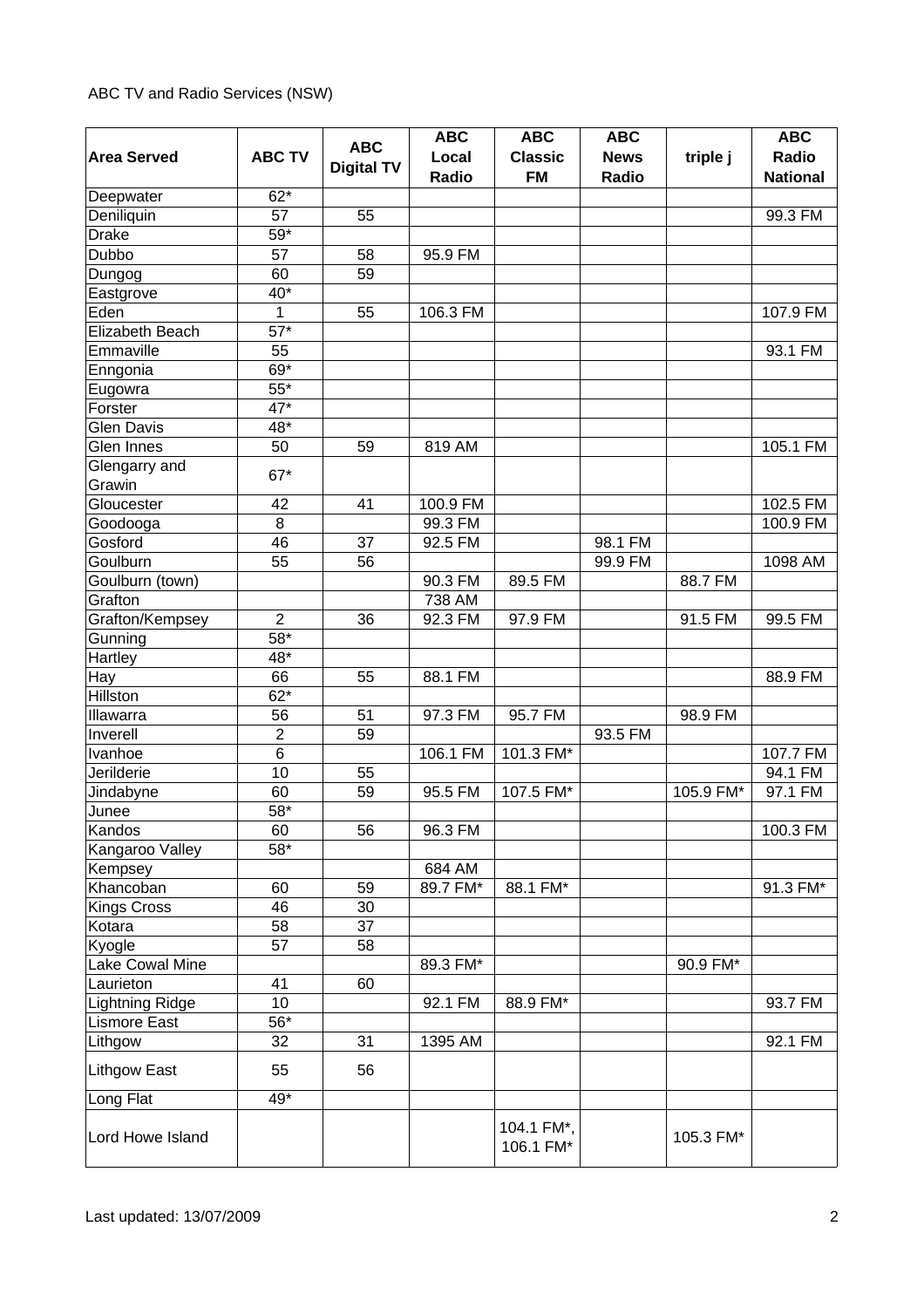|                                       |                   |                   | <b>ABC</b> | <b>ABC</b>     | <b>ABC</b>  |          | <b>ABC</b>      |
|---------------------------------------|-------------------|-------------------|------------|----------------|-------------|----------|-----------------|
| <b>Area Served</b>                    | <b>ABC TV</b>     | <b>ABC</b>        | Local      | <b>Classic</b> | <b>News</b> | triple j | Radio           |
|                                       |                   | <b>Digital TV</b> | Radio      | <b>FM</b>      | Radio       |          | <b>National</b> |
| Lord Howe Island                      | $9*$              |                   |            |                |             |          |                 |
| North                                 |                   |                   |            |                |             |          |                 |
| Lord Howe Island                      | $8*$              |                   |            |                |             |          |                 |
| South                                 |                   |                   |            |                |             |          |                 |
| Maclean/Ashby                         | 58*               |                   |            |                |             |          |                 |
| Manly/Mosman                          | 42                | 30                |            |                |             |          |                 |
| <b>Manning River</b>                  | $\,6$             | $\overline{7}$    | 95.5 FM    | 98.7 FM        |             | 96.3 FM  | 97.1 FM         |
| Mannus                                | $\overline{67}^*$ |                   |            |                |             |          |                 |
| Megalong                              | $55*$             |                   |            |                |             |          |                 |
| Menindee                              | 9                 |                   | 97.3 FM    |                |             |          | 95.7 FM         |
| Merewether                            | 50                | 37                |            |                |             |          |                 |
| Merriwa                               | 8                 | 48                | 101.9 FM   |                |             |          | 103.5 FM        |
| Mount George                          | $28*$             |                   |            |                |             |          |                 |
| Mount Kembla                          | $39*$             |                   |            |                |             |          |                 |
| Mudgee                                | 55                | 56                | 99.5 FM    |                | 101.1 FM    |          |                 |
| Mudgee Town                           | $54*$             |                   |            |                |             |          |                 |
| Mungindi                              | 10                |                   |            |                |             |          |                 |
| Murrumbidgee                          | $\overline{7}$    | 11                | 100.5 FM   | 97.3 FM        | 98.1 FM     | 96.5 FM  | 98.9 FM         |
| <b>Irrigation Area</b>                |                   |                   |            |                |             |          |                 |
| Murrurundi                            | $6\phantom{1}$    | 41                | 96.9 FM    |                |             |          | 104.1 FM        |
| Murwillumbah                          | 60                | 29                | 720 AM     |                |             |          |                 |
| Muswellbrook                          |                   |                   | 1044 AM    |                |             |          |                 |
| Narooma                               | $\mathbf 0$       | 56                |            |                |             |          |                 |
| Newcastle                             | 48, 5A            | 37                | 1233 AM    | 106.1 FM       | 1458 AM     | 102.1 FM | 1512 AM         |
| Nowra                                 |                   |                   |            |                |             |          | 603 AM          |
| Nowra North                           | 32                | 66                |            |                |             |          |                 |
| Nundle                                | 56*               |                   |            |                |             |          |                 |
| Nymagee                               | 66*               |                   |            |                |             |          |                 |
| Nyngan                                | 3                 | 53                | 95.1 FM    |                |             |          |                 |
| Oberon                                | 57                | 56                |            |                |             |          |                 |
| Ocean Shores                          | 56*               |                   |            |                |             |          |                 |
| Orange (Rosewood)                     | $55*$             |                   |            |                |             |          |                 |
| Patonga                               | 46*               |                   |            |                |             |          |                 |
| Peak Hill                             | $55*$             |                   |            |                |             |          |                 |
| Port Stephens                         |                   | 30                | 95.9 FM    |                | 95.1 FM     |          | 98.3 FM         |
| Portland Town                         | $55*$             |                   |            |                |             |          |                 |
| Portland/Wallerawan<br>$\overline{g}$ | 57                | 56                | 94.1 FM    |                |             |          | 92.5 FM         |
| Quirindi                              | 5A                |                   |            |                |             |          |                 |
| Richmond/Tweed                        | 6                 | 29                | 94.5 FM    | 95.3 FM        | 98.5 FM     | 96.1 FM  | 96.9 FM         |
| Smiths Lake                           | $55*$             |                   |            |                |             |          |                 |
| <b>Stanwell Park</b>                  | 33                | 52                |            |                |             |          |                 |
| Stroud                                | $63*$             |                   |            |                |             |          |                 |
| SW Slopes/E                           |                   |                   |            |                |             |          |                 |
| Riverina                              | $\mathbf 0$       | 46                | 89.9 FM    | 88.3 FM        | 91.5 FM     | 90.7 FM  | 89.1 FM         |
| Sydney                                | $\overline{2}$    | 12                | 702 AM     | 92.9 FM        | 630 AM      | 105.7 FM | 576 AM          |
| Sydney (Standby)                      |                   | 12                |            |                |             |          |                 |
| Talbingo                              | $67*$             |                   | 88.9 FM*   | 88.1 FM*       |             |          | 91.3 FM*        |
| Tamworth                              | 55                | 54                | 648 AM     | 103.1 FM       |             | 94.7 FM  | 93.9 FM         |
| <b>Tamworth City</b>                  | $\overline{2}$    |                   |            |                |             |          |                 |
| Taree                                 |                   |                   | 756 AM     |                |             |          |                 |